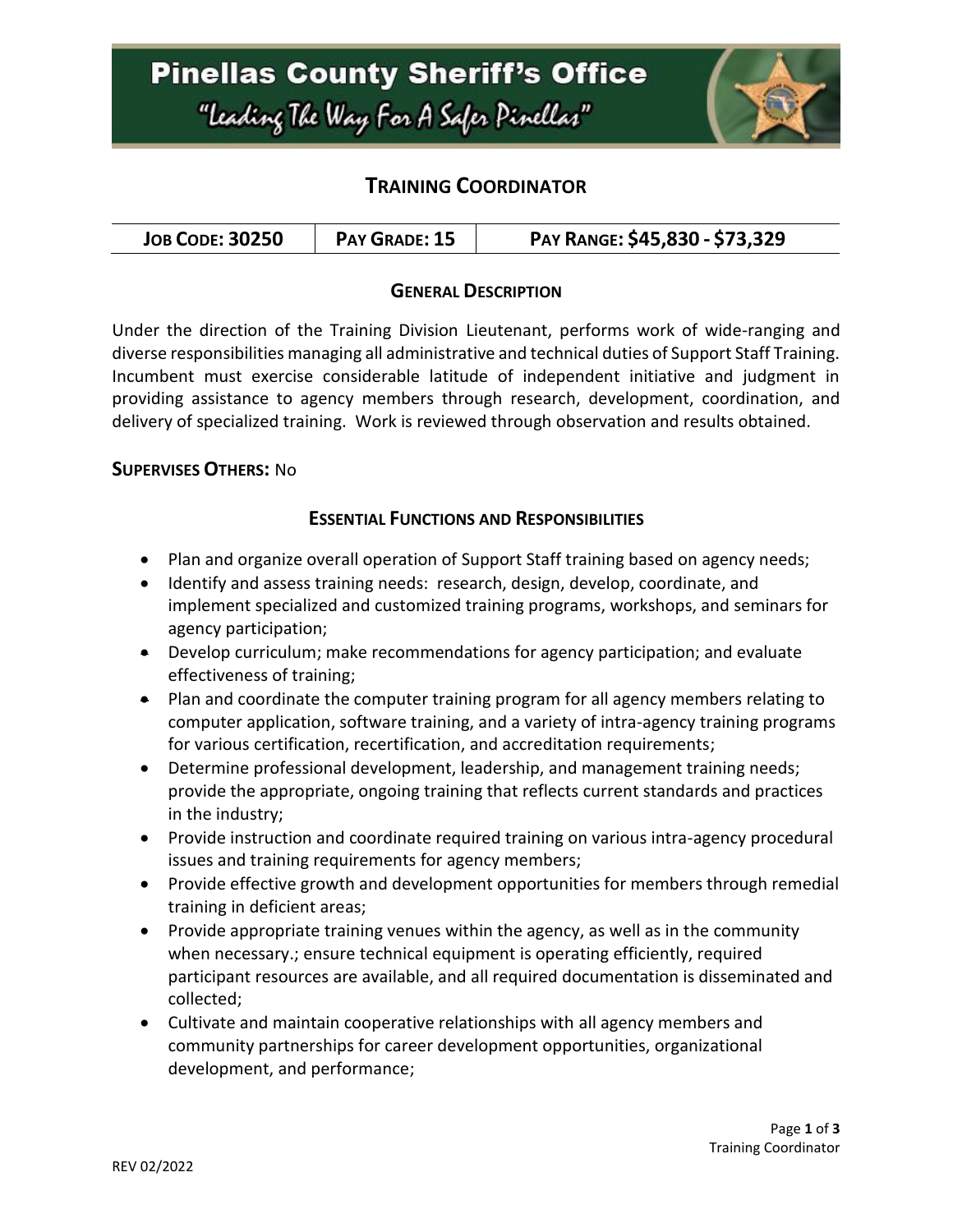# **Pinellas County Sheriff's Office** "Leading The Way For A Safer Pinellar"



- Prepare, review, and update lesson plans and course curriculum for specific mandatory training required for all members when appropriate or directed;
- Identify online training resources and opportunities; coordinate and oversee administration of online training programs; develop online training programs for the benefit of all agency members;
- Provide required training and maintain all necessary documentation for accreditation standards;
- Participates in Sheriff's Office recruitment and community relations activities as directed;

Regular and reliable attendance is required as an essential function of the position.

This position may be considered essential and, in the event of an emergency or natural disaster, may be required to work.

This list is not intended to be all-inclusive and you may not be responsible for every item listed. The employer reserves the right to assign additional functions and responsibilities as necessary.

### **QUALIFICATIONS**

- Graduation from an accredited college or university with a Bachelor's Degree in Business Administration, Public Administration, Criminal Justice or related field, AND two (2) years' experience in a professional training environment
- Or equivalent combination of education and experience
- Must possess a valid Florida driver's license

### **KNOWLEDGE, SKILLS, AND ABILITIES**

- Demonstrates knowledge of in-depth research and development techniques
- Demonstrates strong skills and experience in verbal and written communication effective time management; interpersonal communication; and public speaking and presentations
- Shows initiative and self-motivation to complete the requirements of a task.
- Exhibits the ability to provide exceptional customer service; analyze and organize data for developing and coordinating customized training courses and programs to the benefit of the agency; and evaluate and provide career and professional development opportunities for agency personnel and enhance organizational performance
- Demonstrates technical knowledge, experience, and proficiency in computer operations, Microsoft Office Professional programs, multi-media visual aids and presentation software, and office equipment for providing classroom and online training